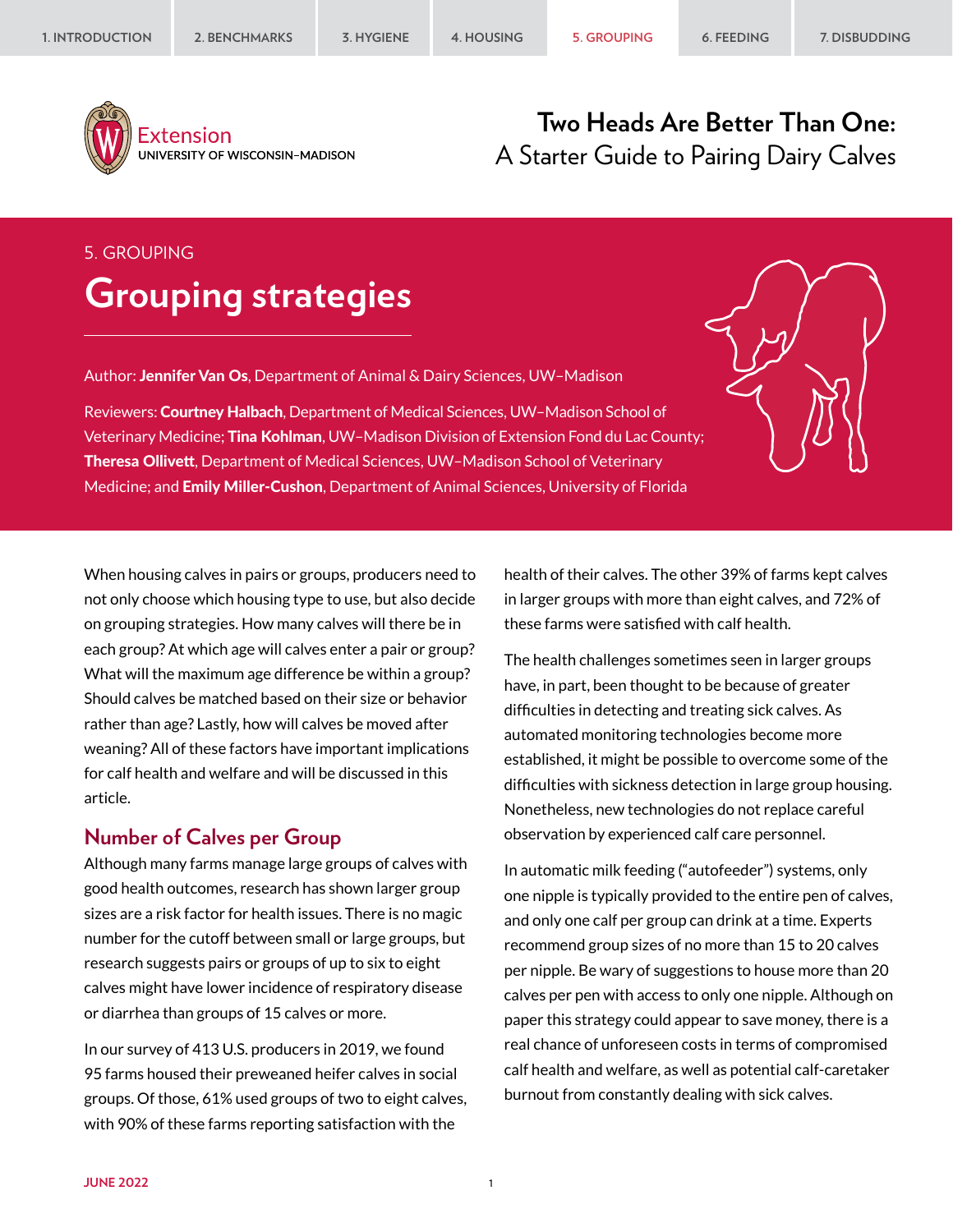Producers sometimes wonder if odd numbers, such as groups of three calves, should be avoided. Will one calf be left out of social bonding or get picked on at feeding time? Studies on groups of two to six calves, including groups of three, have shown benefits for feed intake and growth compared to individual housing (for more details, see the [Why all the fuss about pair housing?](https://animalwelfare.cals.wisc.edu/wp-content/uploads/sites/243/2022/06/01-introduction.pdf) article in this series). There is no clear evidence against housing calves in groups of three.

## **When to Form Groups**

In the United States, some farms choose to pair or group calves on the day of birth; these farms report lower infrastructure costs for pen dividers. Other farms choose to house calves individually for the first few days or weeks of life ([Figure 1](#page-1-0)). Some farms might wait until calves are drinking milk vigorously before moving them to a group. Other farms prefer to wait until after the peak of scours on their farm. The age when most scouring occurs varies among farms within the first 3 weeks of life. Work with your veterinarian on the best age to pair calves if this is a concern on your farm.

<span id="page-1-0"></span>*Figure 1. Plastic pens with solid sides house calves individually before they move into a group pen with an automatic milk feeding system.*



*Credit: The Dairyland Initiative*

Research has not yet provided a definitive answer on the best age for forming pairs or groups of calves. Currently, recommendations from various experts range from pairing calves within the first 3 to 14 days of life to waiting until they are approximately 21 days old. In some parts of Europe, dairy farms are required by law to pair or group calves by the time they are 2 weeks old. In our 2019

survey, 52% of farms formed pairs or groups when calves were in the first week of life, and 22% of farms did so when calves were in the second week of life [\(Figure 2\)](#page-1-1).

**Age when calves enter pairs or groups**



<span id="page-1-1"></span>*Figure 2. Age when calves typically enter pairs or groups among 93 farms in a 2019 UW–Madison survey.*

There are several arguments in favor of pairing calves within the first 2 weeks of life. Nine studies have found advantages for solid feed intakes, growth performance, or both outcomes when forming groups of two to six calves between 0 to 10 days old, on average. However, another three studies found similar advantages compared with individual housing when calves were grouped after they were 4 weeks of age or older. One set of studies found when calves were paired at 1 week old, they had better solid feed intakes, average daily gains in bodyweight, and cognitive development and learning abilities compared to individually housed calves. For more details, see the [Why](https://animalwelfare.cals.wisc.edu/wp-content/uploads/sites/243/2022/06/01-introduction.pdf)  [all the fuss about pair housing?](https://animalwelfare.cals.wisc.edu/wp-content/uploads/sites/243/2022/06/01-introduction.pdf) article in this series. Note that these benefits were not significant for calves paired at 6 weeks of age, adding to the case for earlier pairing.

Some farms group calves by body size or feeding behavior instead of age to even out their competitive ability. Some experts suggest keeping the weight difference within pairs or groups to 22 pounds (10 kg) or less, although no studies have been done yet to support this guideline. For more information on feeding competition, see the Feeding [practices and reducing cross sucking](https://animalwelfare.cals.wisc.edu/wp-content/uploads/sites/243/2022/06/06-feeding.pdf) article in this series.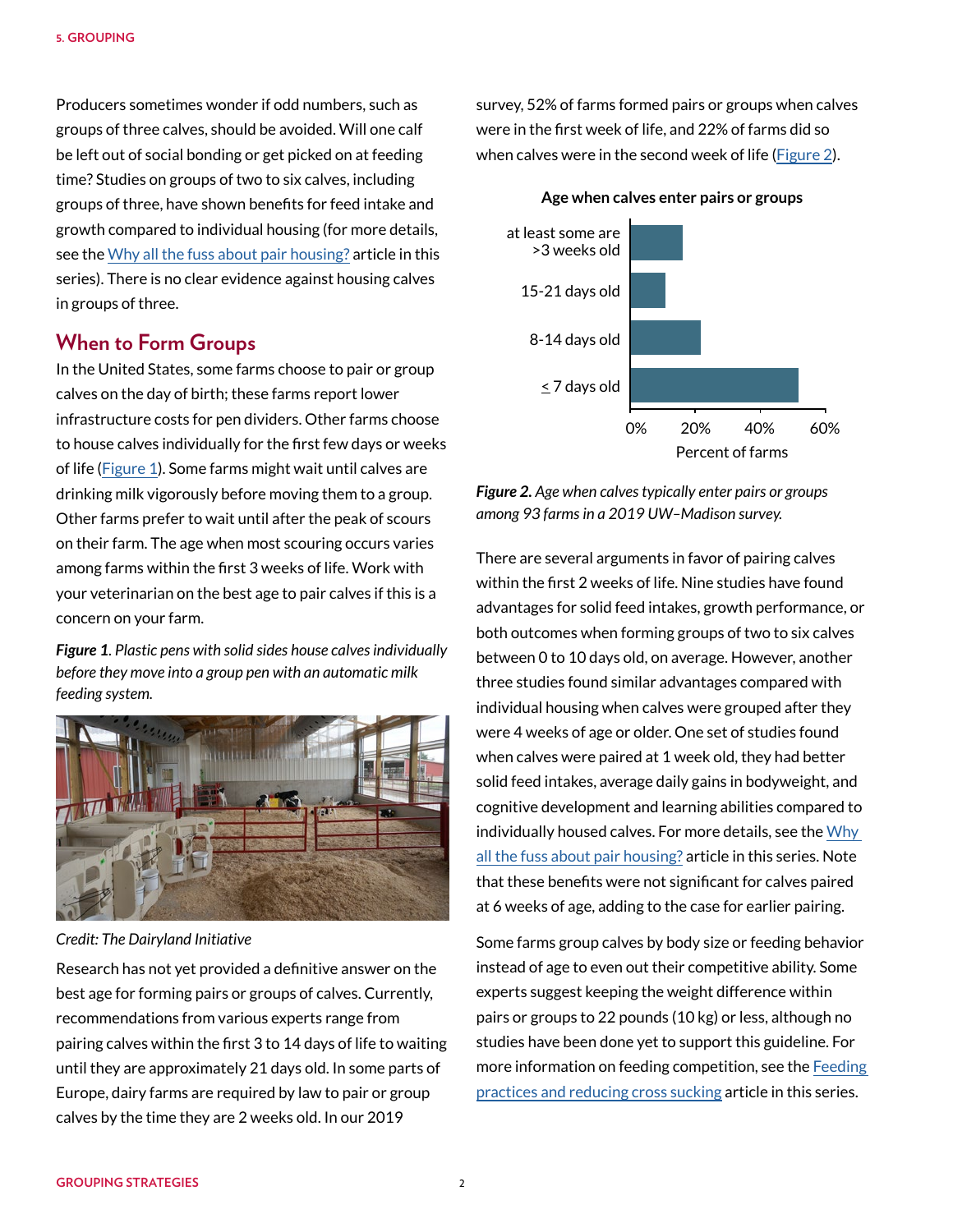### **Age Range Within a Group**

In smaller herds, fewer calves are born each week. This means the age gap within a pair or group will be larger. To minimize health risks and feed competition, the age range within a pair or group should be minimized. Experts recommend the youngest and oldest calf in a group differ by no more than 14 days of age, but ideally by 7 days of age or fewer. In our 2019 survey, 48% of farms had age ranges of 1 week or less, and 25% of farms had ranges of 2 weeks or less ([Figure 3](#page-2-0)).

<span id="page-2-0"></span>*Figure 3. Typical maximum age difference between the youngest and oldest calves within a pair or group among 93 farms in a 2019 UW–Madison survey.*



**Maximum age difference within pairs or groups of calves**

Farms with only one to two calves born per week might be able to successfully house them in pairs. Larger groups would not be recommended because of the greater age range between the oldest and youngest calves in a group. On smaller farms, creative strategies might be needed to ensure enough calves are born within a short time span to form pairs close in age. These strategies could include synchronized breeding programs, seasonal calving, or raising bull calves as companions for heifer calves. Autofeeder systems require calves to be housed in large groups to be economically feasible. These systems are not recommended for farms with few calves born per week because the age range within a group will be too great.

### **Moving Calves to New Pens**

Dynamic or continuous grouping, also known as "tricklein, trickle-out," is not recommended. In this management system, calves are continuously removed from the group as they are weaned, with new calves entering to replace them. Instead, stable groups, typically called "all-in, all-out," are recommended. Stable grouping has been shown to result in lower incidence of disease and greater average daily gains in bodyweight when compared with continuous systems. Maintaining stable groups reduces the social stress resulting from disrupting group dynamics, social hierarchies, and the bonds between calves.

An all-in, all-out strategy more accurately operates as "trickle-in, all-out" for each group of calves [\(Figure 4](#page-2-1)). Calves of the appropriate age or size are added until a group is full, typically within 7 days, or 14 at the most. They stay in the same group until the last calf in the group is weaned, with the option of keeping calves in their original pen for a while after weaning. The group is then moved all at once, and the entire pen can sit empty between groups.

<span id="page-2-1"></span>*Figure 4. Illustration of "all-in, all-out" or "trickle-in, all-out" strategy for forming and removing groups of preweaned calves. Calf icon created by Lars Meiertoberens from Noun Project. Diagram by Jennifer Van Os.*

*A) A group is formed, taking up to 7, or at most 14 days to fill.*



*B) Once the first group is full, the next group is formed.*



*C) The entire barn is filled within 3 weeks.*